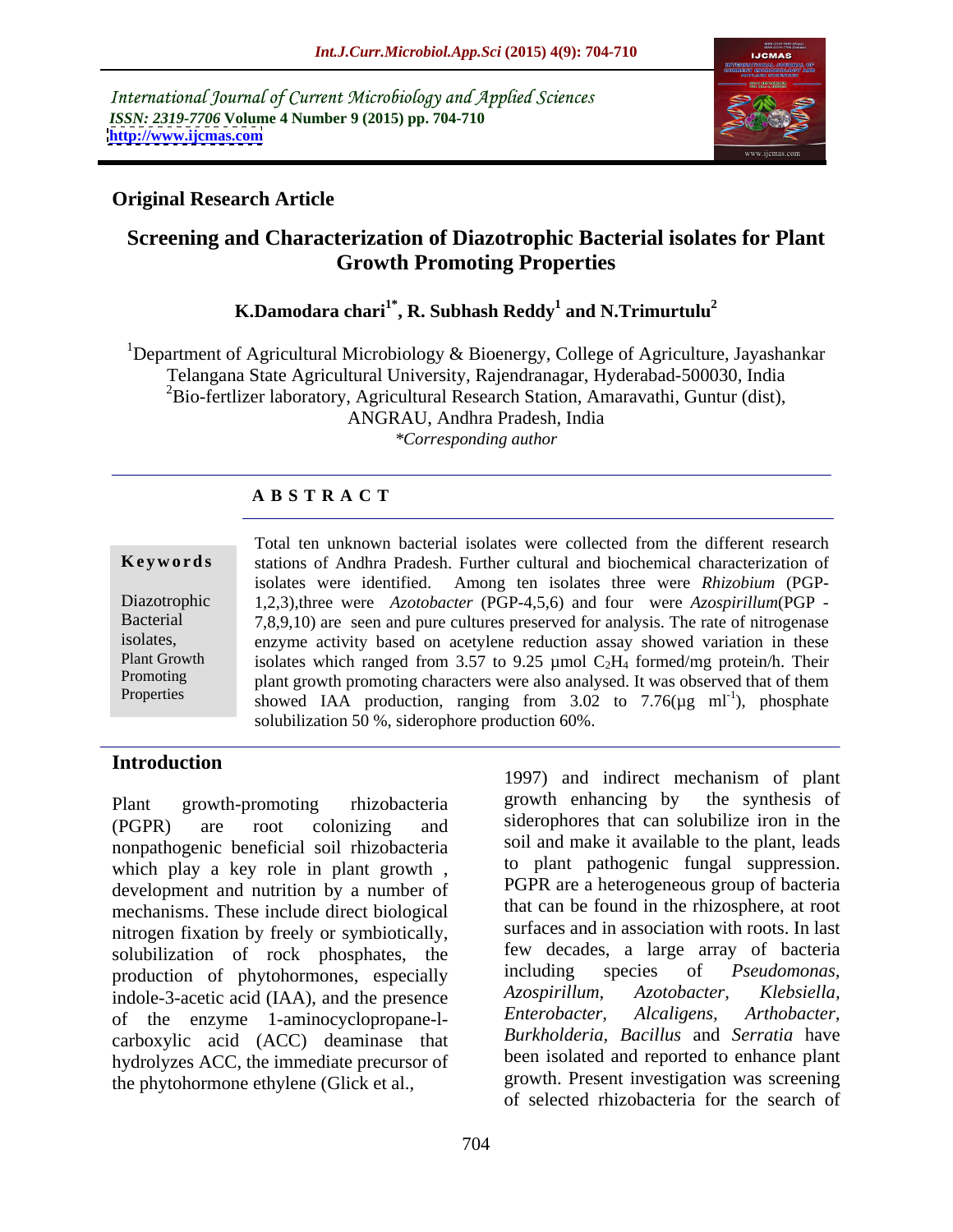done. Keeping this objective in mind the present investigation was performed and

### **Materials and Methods**

### **Collection of bacterial isolates**

Bacterial isolates are collected from under adverse conditions. Presence of cyst is different resource laboratories of Andhra as one of the criterion for identification of Pradesh and these isolates were tested for these isolates. The *Azotobacter* isolates were their purity and preservation in Dept.of grown om Waksman No.77 N free agar Agricultural Microbiology & Bioenergy, medium for 7 days. These isolates were College of Agriculture, Rajendranagar, Hyderabad (Table.3.1) light green SF yellowish , observed under oil

### **Morphological characterization**

All the ten isolates were checked for their purity and then studied for the colony Two sets of test tubes containing 10 ml of morphology and pigmentation. The cell shape and gram reaction were also recorded prepared One with biotin(100mg  $1^{-1}$ ) other as per the standard procedures given by Barthalomew and Mittewar (1950) and Anonymous (1957). Cultural *Azospirillum* isolates, incubated at 37<sup>o</sup>C for characterization of isolates observed by three days and observed the tubes for growth different characteristics of colonies such as shape, size, elevation, surface, margin, color, odor, pigmentation, etc were second transfer was made to fresh medium recorded. without biotin and biotin requirement was

### **Motility test**

This test was done using the hanging characterization drop method. A drop of the test organisms in asaline suspension was placed on a cover Different biochemical tests performed and slip. The cover slip was inverted and placed the protocols followed are briefly outlined on cavity slide, this was viewed under the microscope.

efficient diaztotrophic PGPR have been The active *Azospirillum* isolates were their plant growth promoting abilities were malate medium(Okon *et al*.,1977) under evaluated after screening of diazotrophic aseptic conditions.The tubes were incubated activity by acetylene reduction assay at  $30^{\circ}$ C for a period of one week and method. observed for growth of *Azospirillum* as inoculated at subsurface level in screw cap tubes containing sterilized semisolid N-free subsurface pellicle.

### **Cyst formation**

*Azotobacter* sp have ability to form cysts under adverse conditions.Presence of cyst is stained with a mixture of neutral red and immersion.

### **Biotin requirement**:

sterile nitrogen free semisolid medium were ) other set without biotin were inoculated with  $0.1$ ml of the standard inoculms of  ${}^{0}C$  for of *Azospirillum* isolates. Incase were growth occurred in the medium without biotin, a second transfer was made to fresh medium confirmed.

### **Biochemical and physiological characterization**

below.

**Pellicle test existed characterizations** of the bacterial isolates Physiological and biochemical such as catalase, oxidase, gelatin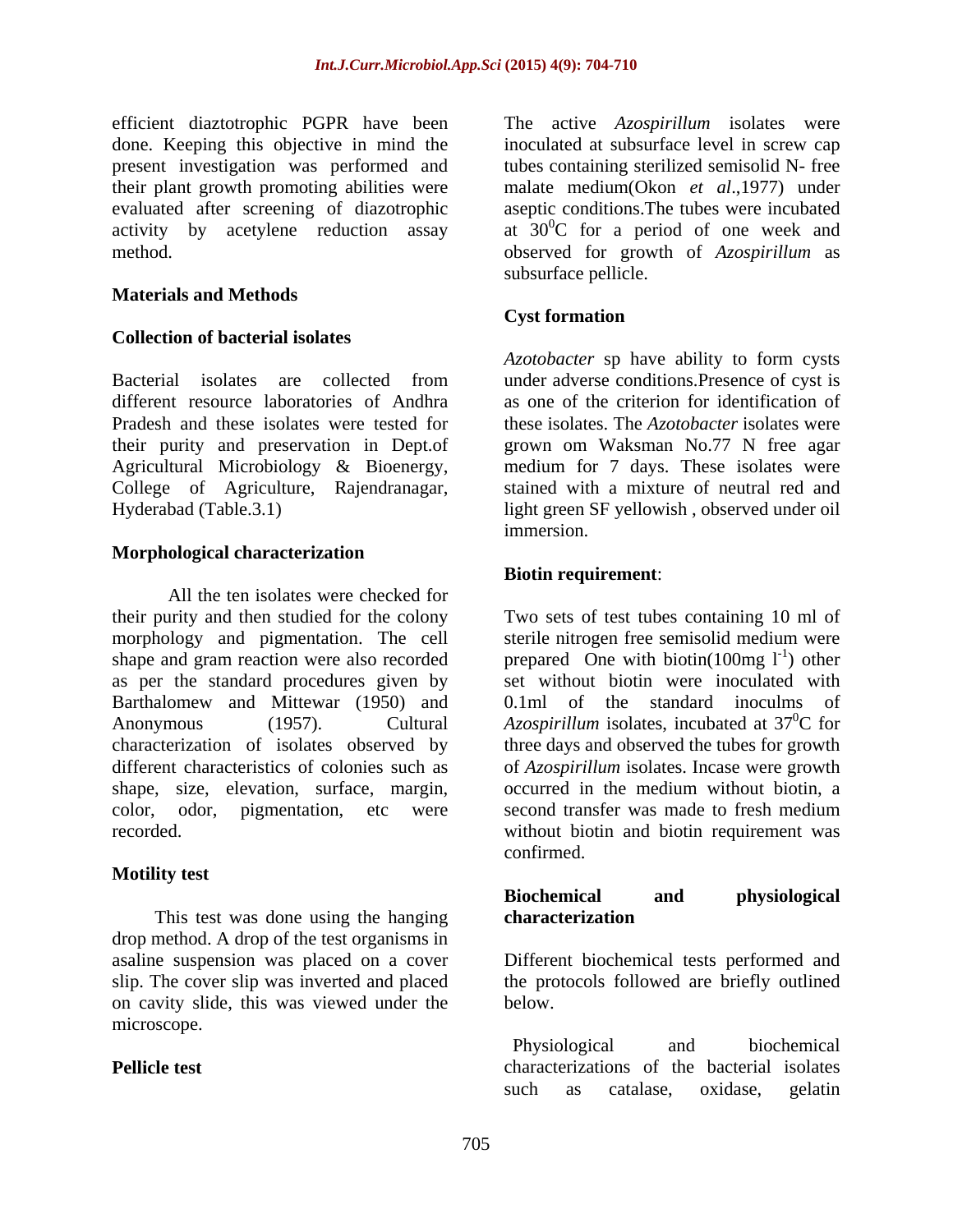liquefaction, H2S test, Starch hydrolysis nitrate reduction, IMViC and carbon source

promoting properties. The column ionization detector (FID). The column

For this test sterilized Pikovskaya's agar was poured as a thin layer on to the sterilized The acetylene reduction activity of the petri plates and incubated for 24h . After incubation the Pikovskaya's plates were spot inoculated with sixteen isolates and incubated at  $28\pm1\textsuperscript{0}$ C for 4-5 days. Formation of a clear zones around the colonies were  $\times 0.0006$ considered as positive result for phosphate

PSE (Phosphate Solubilization Efficiency) = The acetylene reduction activity of the

## **Nitrogen fixation efficiency by Acetylene reduction assay (ARA) Indole acetic acid production**

The nitrogen fixing capacity of the test (*Azotobacter*) were prepared in 100 ml vials. The vials were inoculated with 25µl of supernatant and incubated for 30 min to

utilization were examined according to the After 5 days of growth, cotton plugs were standard methods. The isolates were replaced by Suba-seal septa and tightened identified accordance with the Bergey s with aluminium cap. The air in the vial was manual of determinative bacteriology. The replaced with nitrogen gas. Ten percent **Screening of isolates for plant growth** percent pure acetylene gas was injected. The **promoting properties** vials were incubated for 24h at room Pure isolates were isolated by streaking sample was withdrawn and injected into the isolates on respective media plates and gas chromatograph(Agilent 7820 A ,India) screened for following Plant growth fitted with Porapak R column and Flame **Phosphate solubilization** Nitrogen gas was used as carrier gas at the respected PGP isolates (PGP-1 to PGP-10) and incubated in an incubator at  $28\pm1\textdegree C$ .  $\mathrm{^{\circ}C}$  . (v/v) of the inert gas was removed and ten temperature . After incubation,1 ml of gas ionization detector(FID). The column temperature was maintained at 80°C.  $\rm{^0C}$  . flow rate of  $20$ ml.min<sup>-1</sup>) ) and the contract of  $\mathcal{L}$ 

strains was calculated using the formula:

Sample peak length of ethylene (mm)  $\times$ Attenuation  $\times$  volume of gas phase of flask  $\times 0.0006$ 

solubilization. injected into gas chromatograph (ml) Incubation time (h)  $\times$  volume of gas sample

Z / C x 100 sample was expressed as nmoles of ethylene Z- Clearance zone including bacterial experimental period the cell protein content growth of the cultures were determined following C- Colony diameter the method described by Lowery *et*  The acetylene reduction activity of the formed mg of protein  $h^{-1}$ . At the end of  $-1$  At the end of . At the end of *al*.(1951)

organisms were evaluated by using according to Gorden and Weber (1951). The acetylene reduction assay (ARA) following active culture of each test isolate was raised the standard procedure in 5ml respective broth tubes and incubated (Bergersen,1980).Twent five ml of at determined temperature and time. After semisolid N-free sodium malate medium incubation these cultures were centrifuged at (*Azospirillum*), JNFb- medium recommended rpm and time. Two drops of Indole acetic acid production was tested O- phosphoric acid was added to 2ml of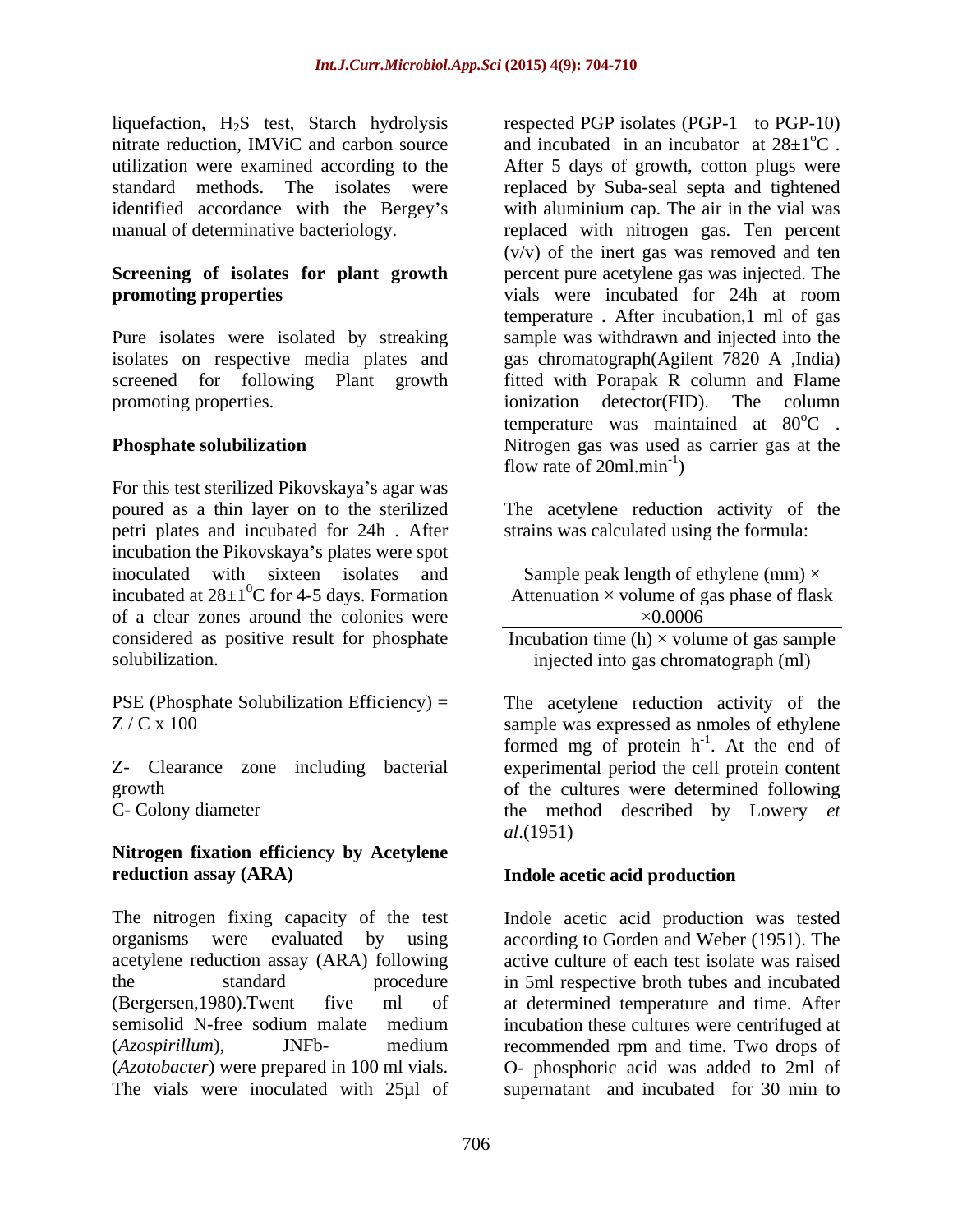develop the colour. Development of pink mucilaginous translucent colonies on yeast

Appearance of orange or reddish brown colour indicated the presence of siderophore

Plant root colonizing bacteria can function as harmful, deleterious rhizobacteria (DRB) or beneficial, plant growth promoting rhizobacteria (PGPR). PGPR colonize roots of monocots and dicots, and enhance plant Results of ARA method for nitrogenase growth by direct and indirect mechanisms. Modification of root system architecture by nitrogen fixing activity were shown values PGPR implicates the production of ranging from 5.58µmol C2H4mgprotien/h to phytohormones and other signals that lead, 8.55µ mol C2H4mgprotien/h. Maximum mostly to enhanced lateral root branching nitrogensae enzyme activity shown by and development of root hairs. PGPR also isolate PGP-10*(Azosprillum* spp) followed modify root functioning, improve plant by PGP-7(*Azospirillum)* and *Rhizobium* nutrition and influence the physiology of the whole plant.

The cell morphology, colony morphology, Shrivastava (2013) isolated diazotrophic Gram reaction was studied for ten plant bacteria were isolated from the rhizosphere growth promoting isolates. All PGP of rice plants. The rate of nitrogenase isolates were gram negative reaction. All enzyme activity based on acetylene isolates colony morphology and cultural characters were studied on basic nutrient variation in these isolates which ranged from agar medium. Similarly all isolates colony morphology was studied on king's B agar medium, *Azotobacter* agar (Jensen's agar), Similar results obtained by Murumkar et al. *Azospirillum* agar (N- free sodium malate medium) and yeast extract mannitol agar reported the *A. lipoferum* isolates exhibited a (YEMA) medium. All isolates were shown higher average nitrogenese activity different colony morphology on different compared to A. brasilense isolates (105.9 vs. specific media.  $20.8$  nmol  $C_2H_4$  mg protein<sup>-1</sup>h<sup>-1</sup>, specific media.  $20.8$  nmol  $C_2H_4$  mg

The bacterial isolates PGP-1, PGP-2, PGP-3 respectively), similar results recorded by

colour considered as positive for IAA extract mannitol agar medium (Vincent, production. 1970). PGP-4, PGP-5, PGP-6, PGP-7 were **Siderophore production** (Jenson, 1954, Norris and Chapman, Siderophore production was estimated growth was fully recorded in N-free sodium qualitatively. 0.5% of cell free culture malate medium (Okon *et al*.1977) with supernatant was added to 0.5ml of 0.2% whitish growth and light pellicle type aqueous Ferric chloride solution. colonies observed. The isolates were (Yeole and Dube 2000) biochemical tests like IMVIC tests, catalase **Results and Discussion Gelatin liquefaction test, H<sub>2</sub>S production** growth recorded on Jensen's agar medium 1968).The isolate PGP-8, PGP-9, PGP-10 whitish growth and light pellicle type colonies observed. The isolates were examined for biochemical characterization. All the PGP isolates tested for different test, oxidase test Starch hydrolysis test, test, Carbohydrate utilization test and denitrification test.

# **Acetylene reduction assay**

enzyme activity aim for better or efficient (PGP-1) (Table 1).

Similar kinds of results reported by enzyme activity based on acetylene reduction assay showed remarkable 0.69 to 1.63 nmol.  $C_2H_4$  mg protein<sup>-1</sup>h<sup>-1</sup>.  $h^{-1}$ . -1 .

were the isolates were formed whitish Gothwal *et .al.*(2007) and Azin *et al.* (2005).Similar results obtained by Murumkar *et al*. (2013) isolated <sup>93</sup>*Azospirillum* isolates and higher average nitrogenase activity compared to *A. brasilense* isolates (105.9 vs. 20.8 nmol  $C_2H_4$  mg protein<sup>-1</sup>h<sup>-1</sup>,  $-1<sub>h</sub> - 1$  $h^{-1}$ , -1 20.8 nmol  $C_2H_4$  mg protein<sup>-1</sup>h<sup>-1</sup>,<br>respectively), similar results recorded by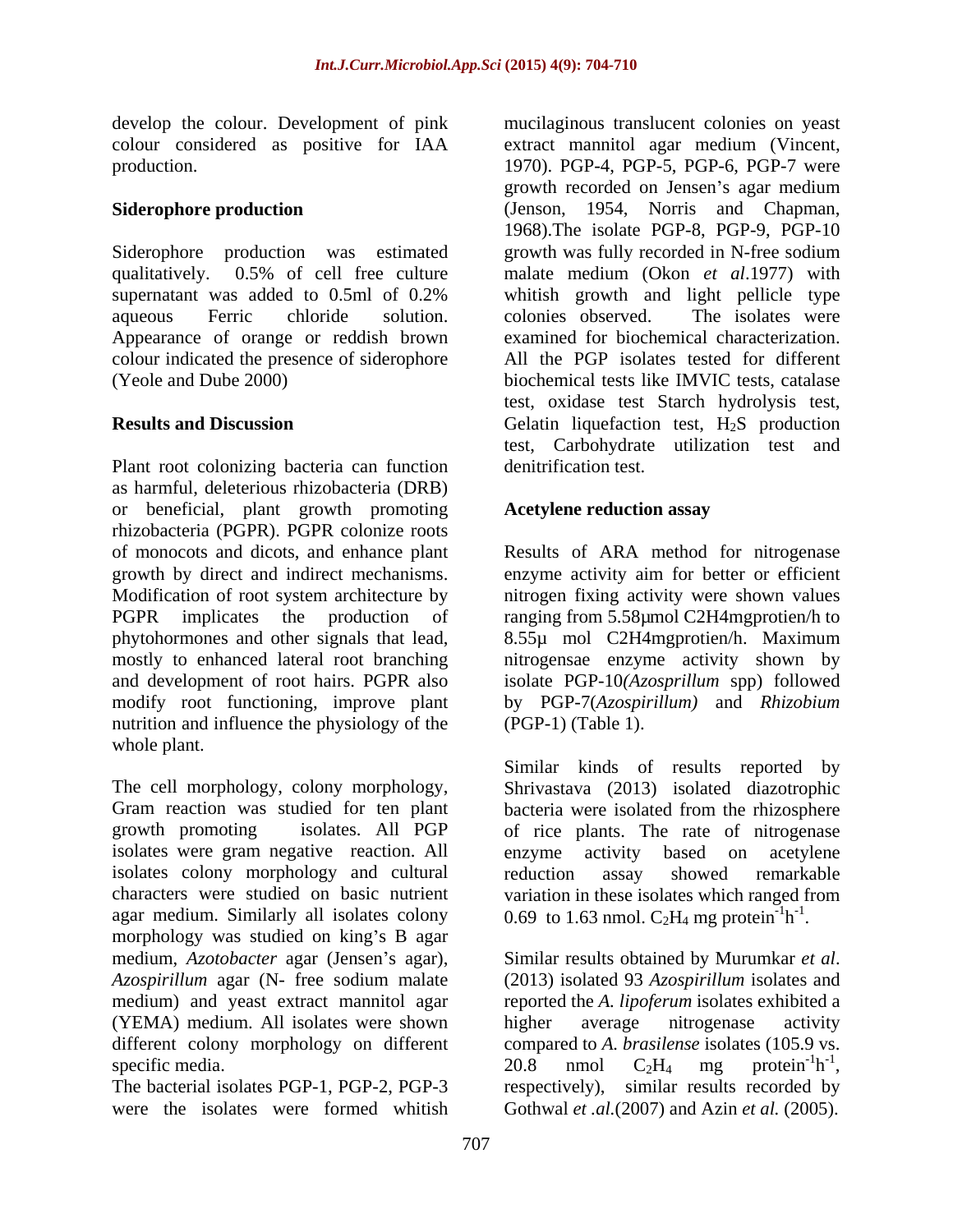| S.No | <b>Isolates</b>       | <b>Nitrogenase activity</b><br>$\frac{1}{2}$ (nmol C <sub>2</sub> H <sub>4</sub> /mg protein/h) |
|------|-----------------------|-------------------------------------------------------------------------------------------------|
|      | Rhizobium (PGP-1)     | 8.26                                                                                            |
|      | Rhizobium (PGP-2)     | 7.64                                                                                            |
|      | Rhizobium (PGP-3)     | 7.84                                                                                            |
|      | Azotobacter (PGP-4)   | 8.61                                                                                            |
|      | Azotobacter (PGP-5)   | 5.58                                                                                            |
|      | Azotobacter (PGP-6)   | 6.58                                                                                            |
|      | Azospirillum (PGP-7)  | 8.67                                                                                            |
|      | Azospirillum (PGP-8)  | 6.51                                                                                            |
|      | Azospirillum (PGP-9)  | 4.41                                                                                            |
|      | Azospirillum (PGP-10) | 9.31                                                                                            |
|      | CD 5%                 | 0.270                                                                                           |
|      | S(Ed)                 | 0.128                                                                                           |
|      | $\alpha$              | 2.140                                                                                           |

**Table.1** Screening for Nitrogenase activity (Acetylene Reduction Assay) of bacterial isolates

**Plate.1** Plant growth promoting characteristics of PGP-10(*Azospirillum*) isolate



a) Phosphate solubilization



c) HCN production



b) IAA production with (L-tryptophan)



d) Siderophore production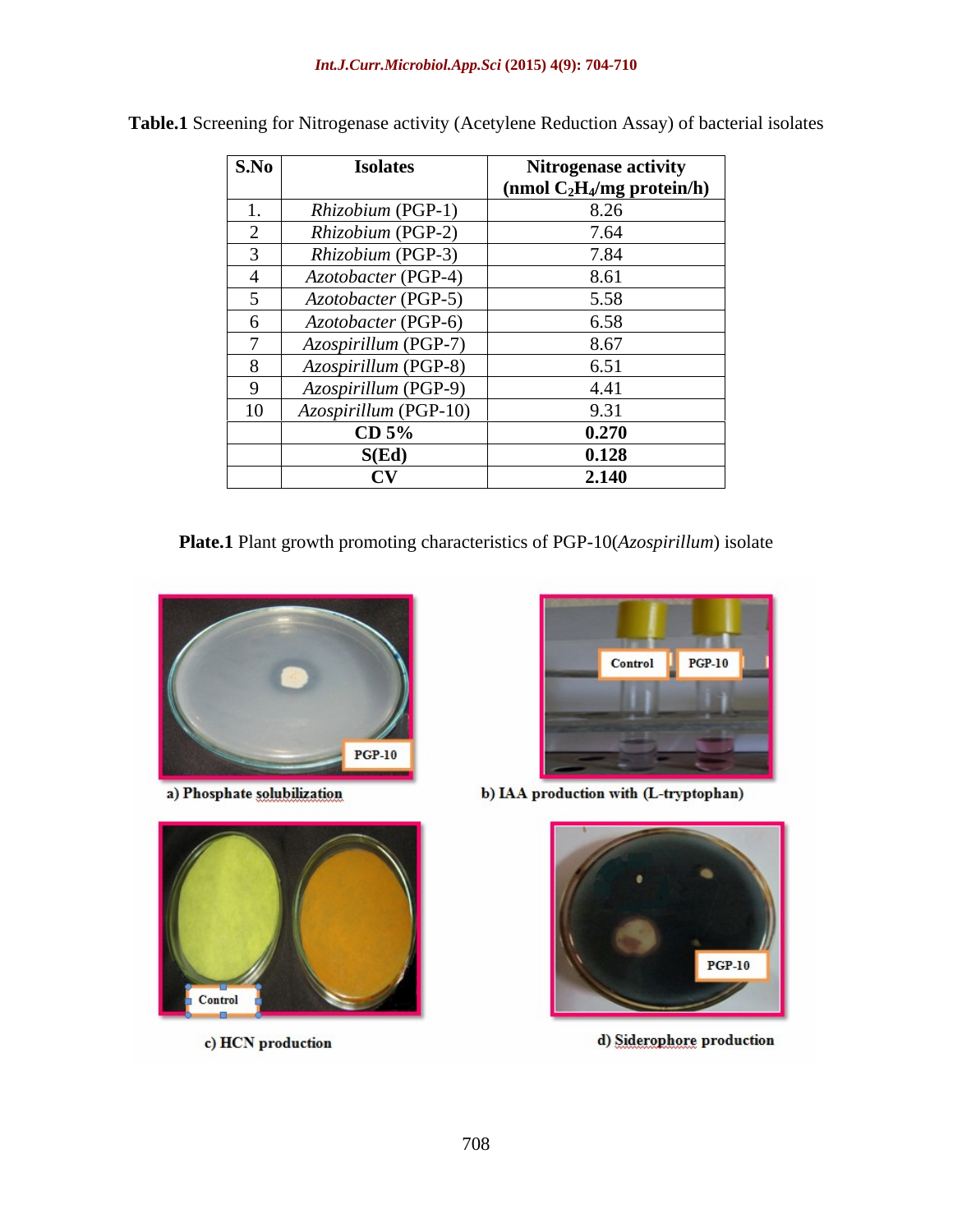| S.No |                            |                          | Phosphate<br>solubilization    |                                             |                                                              |             |
|------|----------------------------|--------------------------|--------------------------------|---------------------------------------------|--------------------------------------------------------------|-------------|
|      | <b>Bacterial isolates</b>  | <b>Zone diameter(mm)</b> | <b>Culture</b><br>diameter(mm) | <b>Solubilization</b><br>efficiency( $\%$ ) | $\overline{A}$<br>$\mid$ production(µg/ml) $\mid$ production | Siderophore |
|      | Rhizobium (PGP-1)          | $0.00\,$                 | $0.00\,$                       |                                             |                                                              |             |
|      | Rhizobium (PGP-2)          | $0.00\,$                 | $0.00\,$                       |                                             |                                                              |             |
|      | Rhizobium (PGP-3)          | 11.66                    | 7.00                           | 164.18                                      | 3.15                                                         |             |
|      | <i>Azotobacter</i> (PGP-4) | 10.00                    | 6.00                           | 168.22                                      | 4.9                                                          | $++$        |
|      | Azotobacter (PGP-5)        | 8.00                     | 6.00                           | 136.11                                      | 7.73                                                         | $++$        |
|      | <i>Azotobacter</i> (PGP-6) | 9.00                     | 6.00                           | 152.33                                      | 5.76                                                         |             |
|      | Azospirillum (PGP-7)       | 20.66                    | 11.00                          | 186                                         | 6.03                                                         |             |
|      | Azospirillum (PGP-8)       | 10.00                    | 6.00                           | 168.55                                      | 3.65                                                         | $+++$       |
|      | Azospirillum (PGP-9)       | 13.05                    | 9.00                           | 148.83                                      | 3.20                                                         |             |
|      | Azospirillum (PGP-10)      | 20.30                    | 5.00                           | 200.33                                      | 7.75                                                         | $- + + +$   |
|      | CD 5%                      |                          |                                | 0.210                                       | 0.391                                                        |             |
|      | SE(d)                      |                          |                                | 0.100                                       | 0.186                                                        |             |
|      | $\mathbf{C}\mathbf{V}$     |                          |                                | 3.183                                       | 5.400                                                        |             |

**Table.2** Screening for plant growth promoting properties